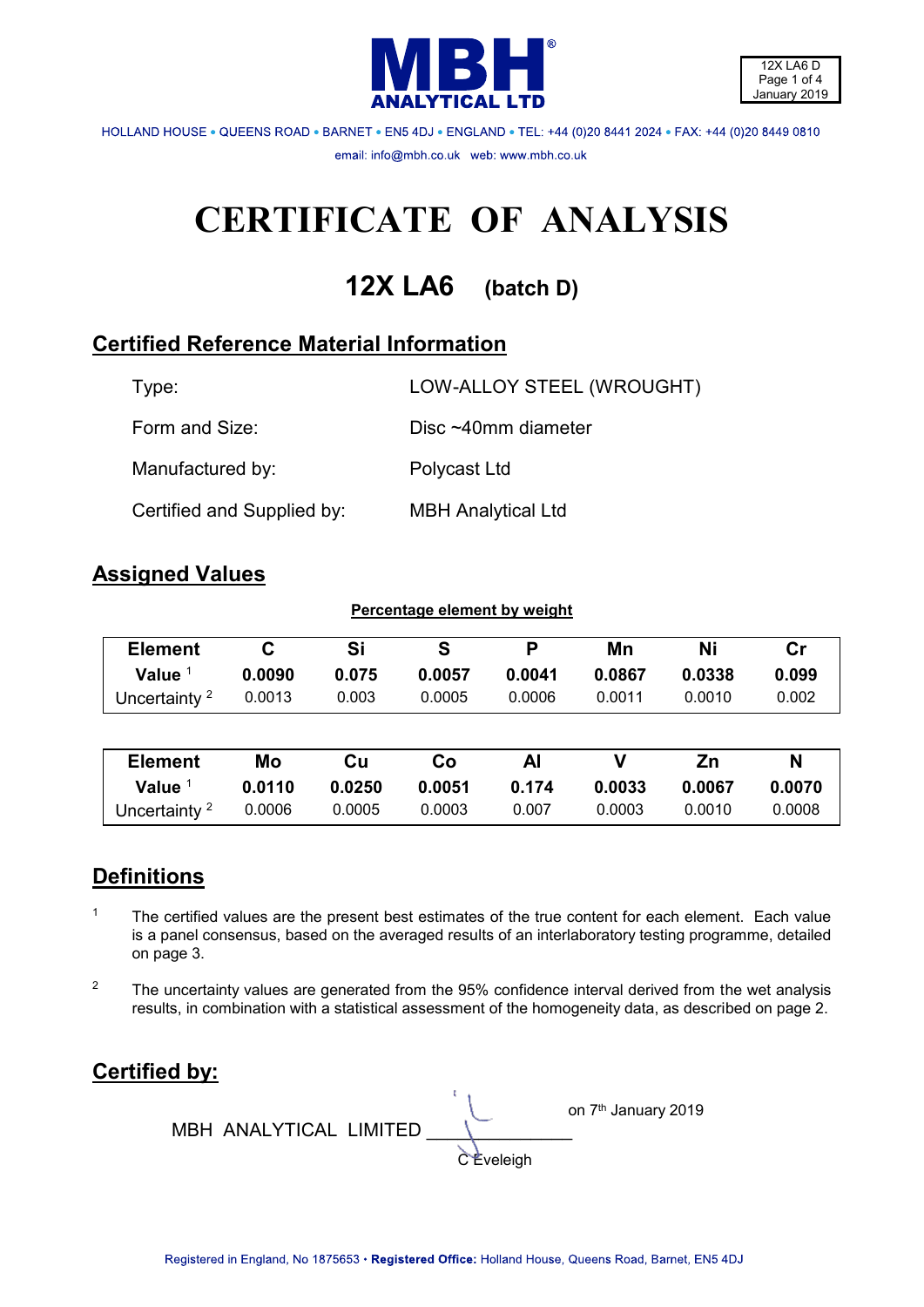### **Method of Preparation**

This reference material was produced from commercial metals, with the minor and trace elements added as pure elements or master alloys. The discs are the product of one melt, cast into ingots of 100mm diameter, which were hotworked to final size.

#### **Sampling**

Samples for wet chemical analysis were taken from several positions within the batch. In addition, at least 10% of all discs were selected for homogeneity checking.

#### **Homogeneity**

The discs were checked for lateral segregation, and for local and batch homogeneity using an optical emission spectrometer.

Using the combined data from each surface, standard deviation values were derived for each element as an indicator of any non-homogeneity (as determined for the specific sample size taken by the spectrometer).

## **Chemical Analysis**

Analysis was carried out on millings taken from samples representative of the product. It was performed by a panel of laboratories mostly operating within the terms of EN ISO/IEC 17025, using documented standard reference methods and validated by appropriate reference materials.

The individual values listed overpage are the average of each analyst's results.

#### **Traceability**

Much of the analytical work performed to assess this material has been carried out by laboratories with proven competence, as indicated by their accreditation to ISO 17025. It is an implicit requirement for this accreditation that analytical work should be performed with due traceability, via an unbroken chain of comparisons, each with stated uncertainty, to primary standards such as the mole, or to nationally- or internationally-recognised reference materials.

Of the individual results herein, some have traceability (to the mole) via primary analytical methods. Some are traceable to substances of known stoichiometry. Most have traceability via commercial solutions. Furthermore, some results have additional traceability to NIST standards, as part of the analytical calibration or process control.

## **Estimation of Uncertainties**

Each element certified has been analysed by several laboratories, and 95% half-width confidence intervals (C(95%)) for the resultant mean values have been derived by the method shown on page 3.

As a separate exercise, the degree of non-homogeneity of the batch for each element has been quantified by a programme of non-destructive application testing, discussed above.

The final certified uncertainty for each element has been derived by combining these two factors, using the square-root of the summed squares.

#### **Usage**

Intended use: With optical emission and X-ray fluorescence spectrometers.

Recommended method of use: Steels are generally prepared by linishing, grinding, turning or milling. However, users are recommended to follow the calibration and sample preparation procedures specified by the relevant instrument manufacturer. Preparation should be the same for reference materials and the samples for test.

> For optical emission spectroscopy, a minimum of five consistent replicate analyses is recommended to provide the necessary sample size. Users are advised to check against possible bias between reference materials and production samples due to differences in metallurgical history, and be aware of possible inter-element effects.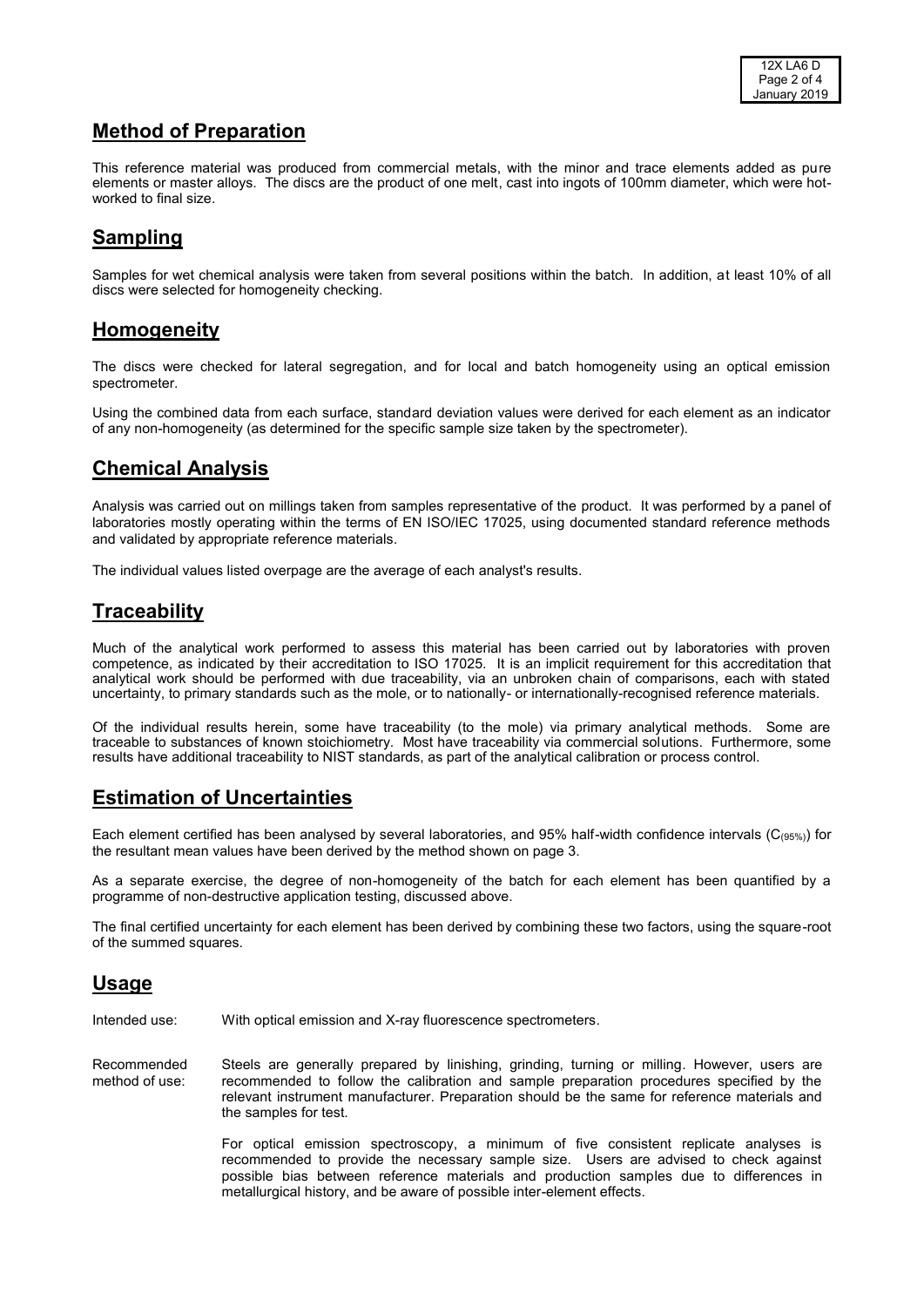# **Analytical Data**

#### **Percentage element by weight**

| <b>Sample</b>  | C      | Si     | S      | P      | Mn     | Ni     | cr     |
|----------------|--------|--------|--------|--------|--------|--------|--------|
| 1              | 0.0052 | 0.0695 | 0.0048 | 0.0028 | 0.0838 | 0.0313 | 0.0939 |
| $\mathbf{2}$   | 0.0066 | 0.0698 | 0.0048 | 0.0029 | 0.0847 | 0.0315 | 0.0941 |
| 3              | 0.0070 | 0.0699 | 0.0049 | 0.0032 | 0.0853 | 0.0322 | 0.0955 |
| 4              | 0.0082 | 0.0706 | 0.0050 | 0.0038 | 0.0861 | 0.0323 | 0.0973 |
| 5              | 0.0098 | 0.0744 | 0.0050 | 0.0038 | 0.0864 | 0.0327 | 0.0978 |
| 6              | 0.0099 | 0.0761 | 0.0059 | 0.0040 | 0.0866 | 0.0332 | 0.0980 |
| 7              | 0.0101 | 0.0761 | 0.0059 | 0.0041 | 0.0866 | 0.0333 | 0.0980 |
| 8              | 0.0103 | 0.0762 | 0.0062 | 0.0044 | 0.0868 | 0.0333 | 0.0987 |
| 9              | 0.0105 | 0.0771 | 0.0063 | 0.0046 | 0.0878 | 0.0350 | 0.0997 |
| 10             | 0.0109 | 0.0778 | 0.0063 | 0.0048 | 0.0879 | 0.0352 | 0.1006 |
| 11             | 0.0112 | 0.0778 | 0.0064 | 0.0053 | 0.0890 | 0.0353 | 0.1010 |
| 12             |        | 0.0797 | 0.0065 | 0.0054 | 0.0899 | 0.0358 | 0.1031 |
| 13             |        | 0.0810 | 0.0065 |        |        | 0.0362 | 0.1042 |
| 14             |        |        |        |        |        | 0.0364 | 0.1044 |
| <b>Mean</b>    | 0.0090 | 0.0751 | 0.0057 | 0.0041 | 0.0867 | 0.0338 | 0.0990 |
| <b>Std Dev</b> | 0.0020 | 0.0039 | 0.0007 | 0.0009 | 0.0017 | 0.0018 | 0.0034 |
| $C$ (95%)      | 0.0013 | 0.0024 | 0.0004 | 0.0005 | 0.0011 | 0.0010 | 0.0019 |

| <b>Sample</b>           | Mo     | Cu     | Co     | <b>Al</b> | $\mathsf{V}$ | Zn     | N      |
|-------------------------|--------|--------|--------|-----------|--------------|--------|--------|
| 1                       | 0.0089 | 0.0238 | 0.0043 | 0.1619    | 0.0027       | 0.0049 | 0.0060 |
| $\overline{\mathbf{2}}$ | 0.0095 | 0.0239 | 0.0044 | 0.1630    | 0.0028       | 0.0055 | 0.0062 |
| 3                       | 0.0095 | 0.0242 | 0.0049 | 0.1640    | 0.0029       | 0.0056 | 0.0064 |
| 4                       | 0.0099 | 0.0245 | 0.0050 | 0.1648    | 0.0030       | 0.0057 | 0.0065 |
| 5                       | 0.0110 | 0.0246 | 0.0050 | 0.1664    | 0.0030       | 0.0057 | 0.0066 |
| 6                       | 0.0111 | 0.0247 | 0.0051 | 0.1715    | 0.0031       | 0.0061 | 0.0074 |
| 7                       | 0.0112 | 0.0248 | 0.0051 | 0.1720    | 0.0034       | 0.0066 | 0.0080 |
| 8                       | 0.0112 | 0.0250 | 0.0055 | 0.1757    | 0.0035       | 0.0066 | 0.0089 |
| $\boldsymbol{9}$        | 0.0114 | 0.0253 | 0.0056 | 0.1798    | 0.0037       | 0.0068 |        |
| 10                      | 0.0114 | 0.0255 | 0.0058 | 0.1810    | 0.0040       | 0.0070 |        |
| 11                      | 0.0120 | 0.0257 |        | 0.1841    | 0.0042       | 0.0085 |        |
| 12                      | 0.0121 | 0.0258 |        | 0.1854    |              | 0.0089 |        |
| 13                      | 0.0121 | 0.0263 |        | 0.1880    |              | 0.0089 |        |
| 14                      | 0.0121 | 0.0265 |        |           |              |        |        |
| 15                      | 0.0122 |        |        |           |              |        |        |
| <b>Mean</b>             | 0.0110 | 0.0250 | 0.0051 | 0.1737    | 0.0033       | 0.0067 | 0.0070 |
| <b>Std Dev</b>          | 0.0011 | 0.0008 | 0.0005 | 0.0093    | 0.0005       | 0.0013 | 0.0010 |
| $C_{(95%)}$             | 0.0006 | 0.0005 | 0.0003 | 0.0056    | 0.0003       | 0.0008 | 0.0008 |

Note: C(95%) is the 95% half-width confidence interval derived from the equation:

 $C_{(95\%)} = (t \times SD)/\sqrt{n}$ 

where n is the number of available values, t is the Student's t value for n-1 degrees of freedom, and SD is the standard deviation of the test results.